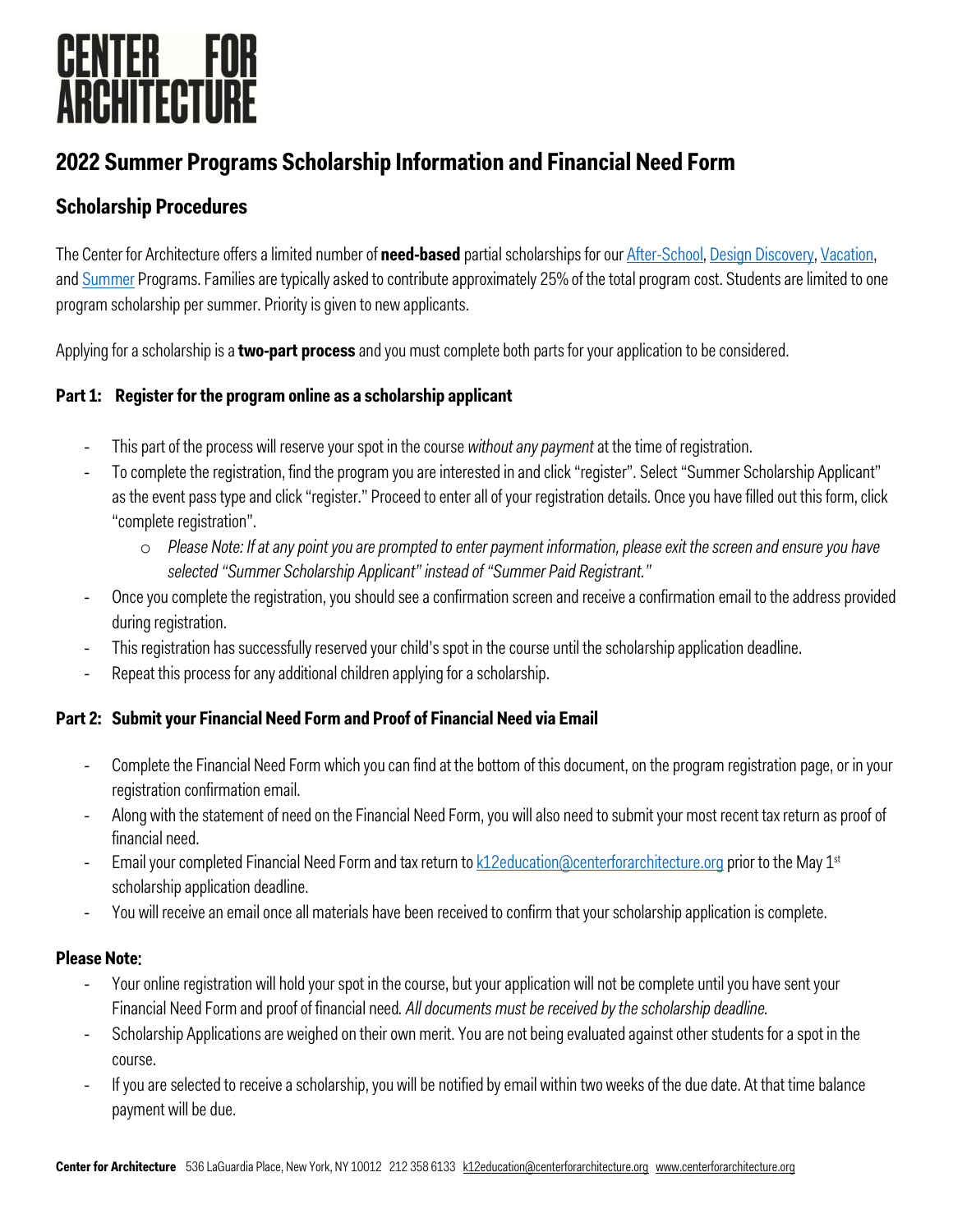

### **Frequently Asked Questions: Scholarships**

- **Q:** How much of the program tuition does a scholarship cover?
- A: If you are requesting a full scholarship, we still typically ask that the applicant contribute approximately 25% of the total program cost
- **Q:** I am unable to submit my most recent tax return, but we will not be able to afford the full price of the program. Can I still apply for a scholarship?
- **A:** Yes. When you submit your Financial Need Form please explain your situation, list your requested scholarship amount, and attach an alternate proof of financial need (e.g. Medicaid or Child Health Plus Insurance, SNAP benefit card, school financial aid package etc.) Be aware that if you are requesting a full scholarship you will need to submit proof of financial need beyond the statement on the Financial Need Form.
- **Q:** How many Summer Program scholarships can I apply for?
- **A:** Due to the high number of scholarships requests for Summer Programs, we can only accommodate one scholarship per child each summer. If you register for more than one program as a scholarship applicant, you will be contacted to select your top choice and your registration in the other programs will be canceled.
- **Q:** When will I know how much I am awarded for my scholarship?
- **A:** Within two weeks of the scholarship deadline, you will be sent an email stating your award amount with instructions on how to pay the remaining balance.
- **Q:** If a program is sold out, can I still apply as a scholarship applicant?
- **A:** Unfortunately, no. Our registration period is the same for all students and once a course is full, we cannot accept any further applicants. If you are interested in being added to the waitlist for a course as a scholarship applicant, please email [k12education@centerforarchitecture.org.](mailto:k12education@centerforarchitecture.org) In the email state your name, email, phone number, which program you would like to join the waitlist for, and the fact that you would like to apply as a scholarship applicant. Please also submit your Financial Need Form and proof of financial need. If a spot becomes available in the course, and there are still scholarship funds available, we will then be able to offer you the spot in the course and give you your scholarship award information at the same time.

#### **Further questions?**

Please emai[l k12education@centerforarchitecture.org](mailto:k12education@centerforarchitecture.org) or call (212) 358-6133.